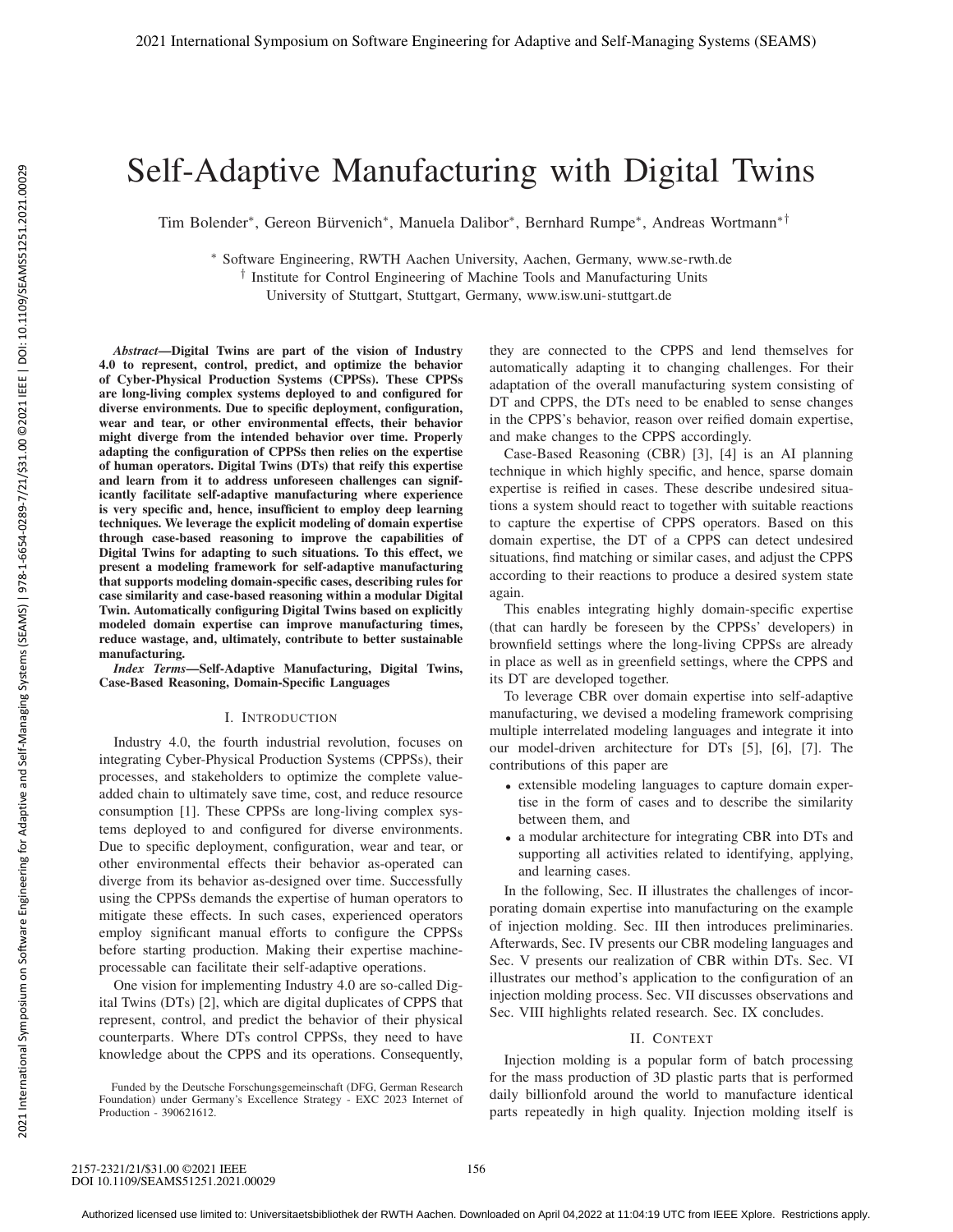

Figure 1. Detailed view of the plasticizing unit of an injection molding machine.

highly automated but requires a configuration that often has to be determined and adjusted manually due to changing CPPS properties, materials, or environmental characteristics.

Figure 1 illustrates the typical components of an injection molding machine. It consists of a hopper to insert the material into the plasticizing unit. The plasticizing unit heats the material until it melts and carries it to the front through a screw. Heating bands support the melting. Next, the material is injected into the mold, which is the 3D negative of the part to be produced. The material solidifies inside the mold and forms the desired shape.

Overall, the production process consists of four phases: (1) Dosing: The material is fed into the cylinder. Rotation of the plasticizing unit screw conveys the material to the nozzle. Through the heating and the movement friction, the material plasticizes. (2) Injecting: The screw moves towards the nozzle and injects the material into the mold. The movement speed and the viscosity of the material determine the speed of the injection. Parameters of this phase are temperature, volume, time, speed, and mold characteristics. (3) Holding: The screw slows down, and the clamping unit applies pressure to the mold. Thereby, the material fills the last parts of the mold. The characterizing parameters during the holding phase are the time and pressure. (4) Cooling: Before ejecting the finished part, the material has to solidify by cooling off. The correct time and temperature of the mold prevent defects such as warpage.

The great variety of environmental and CPPS influences, as well as of process parameters and their impact on the process and part quality complicates finding optimal CPPS configurations. Deviations from the predictions of simulations are common, especially due to wear and tear. Consequently, only experienced operators can configure the CPPS properly by applying domain expertise learned during their career. DTs can help to overcome these difficulties by reifying the operators' domain expertise and automatically controlling the CPPS. We, therefore, identify the following four requirements for incorporating domain expertise via DTs in batch processing:

R1 Comprehensibility: Operator expertise must be reified in means that are comprehensible by domain experts and support non-clear cohesion as well as the integration of empirical knowledge.

- R2 Automatability: The DT has to monitor the situation of the underlying CPPS permanently and, when encountering undesired states, has to automatically adapt the CPPS without further interaction based on the reified domain expertise.
- R3 Adjustability: The DT and its domain knowledge have to be adjustable to different contexts, deployments, configurations without in-depth software engineering expertise.
- R4 Self-Explainability: Extracting knowledge is difficult in a domain with unclear coherence, yet the CPPSs' decisions should be comprehensible by domain experts. To support self-explainability, the DT needs to support the creation of empirical-based analytical knowledge.

We conceived extensible modeling languages to fulfill R1 and R2, a modular DT architecture supporting R3, and a case synthesis realizing R4. In the following, we present these modeling languages, an implementation of our DT architecture for CBR, and a system for reifying, applying, and producing domain expertise through CBR.

## III. PRELIMINARIES

In our approach to self-adaptive manufacturing, we employ CBR, AI action planning, and software language engineering. This section introduces these preliminaries.

## *Case-Based Reasoning and Planning*

A DT that controls a CPPS encounters situations that are not anticipated during specification and thus should adapt to new conditions autonomously. CBR [3] is a problem-solving paradigm that utilizes knowledge about previously encountered situations and reuses their solutions. Consequently, a case consists of a situation description (a condition over available data sources), its solution, and additional information about how the solution was derived. The CBR cycle is divided into four phases: (1) Retrieve the case most similar to the current situation. (2) Reuse the solution of the most similar case. (3) Revise that solution if the case differs too much from the current situation. (4) Retain the revised case in the knowledge base. Hence, an essential part of the CBR cycle is the identification of similar cases. If the case's condition can reference multiple heterogeneous attributes, a generally useful similarity cannot be specified; instead, this consideration is highly domain-specific. To support engineers and domain experts in specifying similarity measures, these often are broken down according to the *local-global-principle*: A distinct local measure defines the similarity for each individual attribute referenced in a case condition. A global similarity measure then enables computing the similarity for the whole case by using, *e.g.,* the weighted average of all the local similarities.

CBR, hence, is limited to applying existing cases and learning deviations of cases. It cannot, generally, produce new solutions to completely unforeseen challenges. General automated planning and scheduling supports creating new solutions (plans) to unforeseen challenges, if the necessary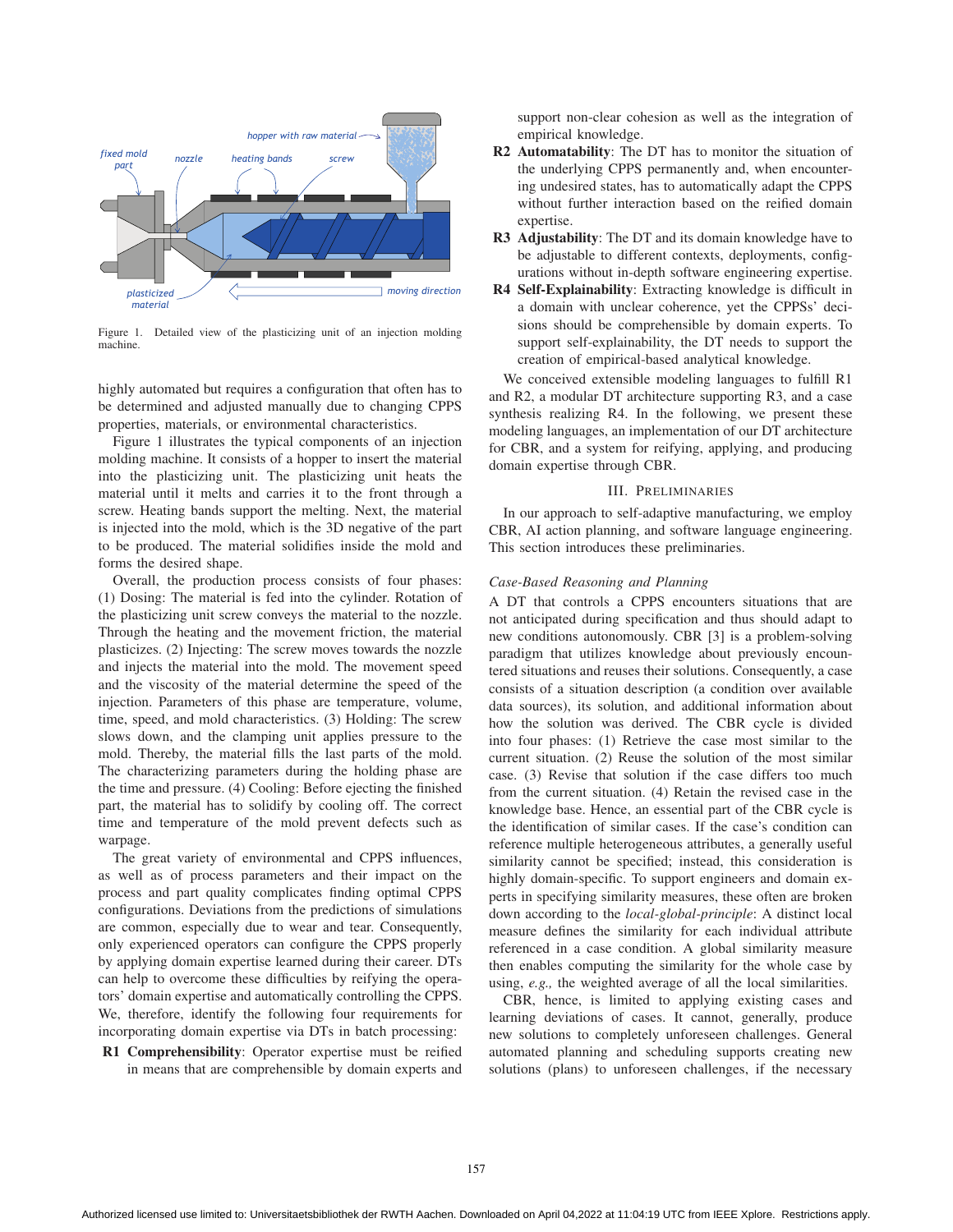primitives (types, actions) are provided. In our architecture, we leverage AI planning based on the Planning Domain Definition Language (PDDL) [8] as a fallback mechanism when CBR fails. PDDL is a language for representation and exchange of planning domain models comprising types, constants, and actions with preconditions and postconditions. A PDDL problem description is an instantiation of model elements and formulates a goal that describes which situation the DT shall achieve. A planning system, such as MetricFF [9] processes domain models and problem descriptions and derives a sequence of actions, a plan, that leads from the initial situation to the goal [10]. Thus, PDDL can be employed as a fallback if CBR cannot find a similar case to address undesired situations [11].

#### *MontiCore Language Workbench*

Our method presented in the following relies on modeling languages [12] to describe cases, case similarities, DT architecture components, and its ties to CPPS, model transformations, and code generation. All of these exist in the technological space of the MontiCore [13] language workbench [14] for the efficient engineering of modular, textual modeling languages. These modeling languages comprise context-free grammars, Java-based well-formedness rules, model-to-model transformations, and FreeMarker-based code generators [13]. From grammars, MontiCore derives an extensible infrastructure to parse, check, and transform models of the languages defined by the grammar. MontiCore comes with a multitude of reusable modeling language modules ranging from expressions and statements of various complexities, to UML fragments, software architectures, and more.

A particular kind of languages available in the technological space of MontiCore are domain-specific tagging languages [15] that support extending models of a base language with additional information without polluting these. To this effect, their infrastructure (grammar, well-formedness rules) is derived from a base language to enable enriching models of that language with information, *e.g.,* about platform-specific details of their use, without polluting them. As the tag model is separate from the base model, models of the base language are unaware of being tagged and can thus be reused in different contexts.

#### *Digital Twin Architecture*

MontiArc [16], [17] is an architecture description language for specifying reusable components within a software architecture and their connections through typed, directed ports. MontiArc comes with a Java code generator that generates Java classes conforming to the specified components, methods to access port values, and a mechanism to inject handwritten behavior specifications. In previous work, we built a DT with MontiArc, that enables automatic experiment execution on injection molding machines [5] and also provides a cockpit for visualizing the current state of the machine [18]. We define a Digital Twin (DT) of a system as a set of models of the system, a set of contextual data traces, and a set of



Figure 2. Reusable Digital Twin Architecture modeled with MontiArc.

services to use the data and models purposefully with respect to the original system [5]. In our notion, a DT is a software system representing a physical counterpart and encapsulating domain knowledge in the form of models that characterizes this physical counterpart. Further, it contains data about the physical counterpart and services to collect more data or interact with this counterpart. We built a DT (*cf.* Figure 2) with MontiArc that provides the following components:

- Data Lake: Encapsulates multiple databases that store data about the physical system, its context, and data produced by the DT
- Data Processor: Accesses the Data Lake and collects relevant data for the DT
- Evaluator: Supervises the physical system's state and triggers the reasoner if a malfunctioning is detected
- Reasoner: Based on data about the physical system and models describing its intended behavior, finds a solution to return to the intended state
- Executor: Accesses the physical system via OPC UA [19] and ensures that the solution provided by the Reasoner is executed on it.

While previous reasoner implementations offered a way to organize experiments, we will exchange this Reasoner with a new reasoner that performs CBR.

# IV. MODELING LANGUAGES FOR CASE-BASED REASONING

We present a modeling framework that supports the cycle of CBR and supports the creation, storage, retrieval, and comparison of cases via the case base. Since the DT architecture and connectivity to the CPPS are provided by the DT framework, domain experts only need to provide the essential domain knowledge, defining known experiences as cases and specifying case similarity measures to create a new DT for a CPPS. We utilize UML/P class diagrams (CDs) [20] and introduce further modeling languages to support the description of the domain knowledge. The integration of these models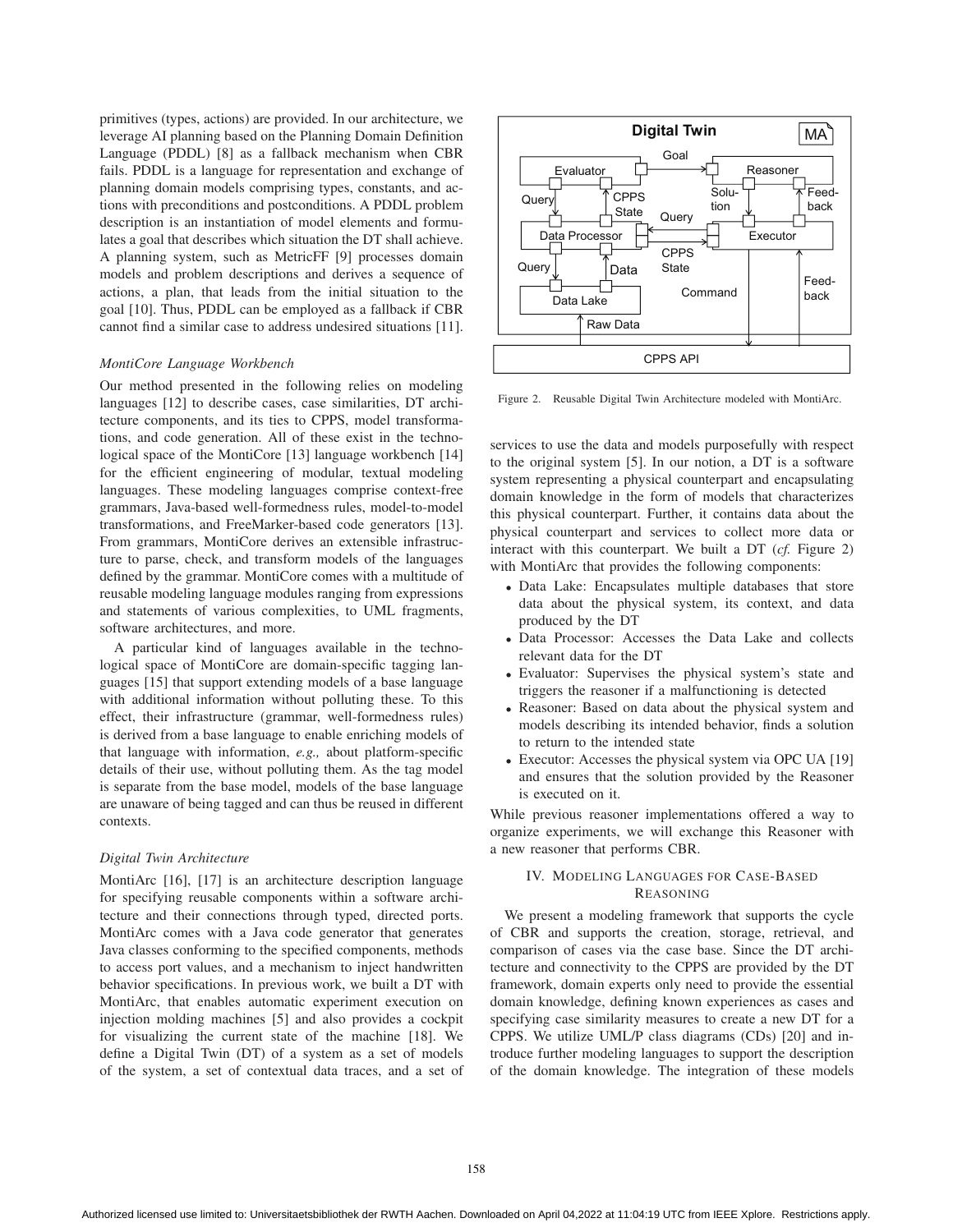supplements the framework configuration and incorporates the domain knowledge into the workflow. Additionally, the framework enables defining PDDL-based fallback strategies for circumstances where CBR fails to produce a suitable case. These fallback solutions are also modeled by domain experts and thus explicitly tailored to the underlying CPPS.

## *A. CBR Modeling Languages*

Modeling languages facilitate the specification of the CBR framework and assist domain experts in making their expertise machine-processable. Their models tailor the steps of the CBR cycle and the case base to a specific application domain. Figure 3 gives an overview of the integrated modeling languages employed in our approach: (1) Class diagram models describe the elements and relations of the domain and specify data structures available to the framework. (2) Case base models describe acquainted cases of the physical system. The framework interprets and synthesizes case models at runtime. (3) Case similarity models specify how to compute the similarity between cases based on their attributes. (4) Models of the MontiArc architecture description language define the components and architecture of the DT implementing the CBR loop. These are predefined and provided with the DT framework. (5) OPC UA tagging models [5] define how the DT architecture connects to the API of the CPPS.

The case base language foresees extension with domainspecific expressions and actions using the language extension mechanisms of MontiCore [13]. The code generated from the case similarity models supports integrating handcrafted code to define more complex similarity analyses.



Figure 3. Modeling languages, relations, and artifacts specifying the domain, cases, and fallback option for an application of the CBR framework.

# *Class Diagrams*

CDs describe the elements and relations of the application domain. The case-based reasoner utilizes the corresponding data structures to build and compare cases. Figure 4 presents a textual UML/P CD that illustrates an excerpt of the domain of injection molding. Class ProcessData symbolizes a data record in the molding process. Besides metadata like the cycleId and cycleTime (l. 3), it provides the values of the nozzle temperature and the injection pressure (l. 4).



Figure 4. Class diagram for an excerpt from the domain of injection molding, containing a small set of parameters of the injection process.

# *Case Base Language*

The case base language supports domain experts in defining cases. To this end, they distinguish between *known* and *unknown* cases. Known cases describe undesired situations for which the domain expert knows a solution with its expected consequences. If a similar situation occurs, one or multiple solution steps can be repeated to solve the problem. Unknown cases describe undesired situations for which the expert does know that the situation might occur and that the system configuration has to adapt, but does not know how to adapt it. Although domain experts might not be able to provide precise instructions, they can provide helpful context knowledge to sort out the problem through a fallback system. By combining both types of cases, the domain expert can describe the whole space of situations that can occur and should be handled by a CBR system.

The Case-Base Language (CBL) is defined as textual MontiCore modeling language (*cf.* Figure 5). Every case definition references the domain CD by importing models (l. 2) using the non-terminal ImportStatement provided by inheriting from MontiCore's MCExpressions language for binary expressions, statements, and types. Each case base can contain multiple cases (l. 2) and each case consists of a head, a body, and an optional fallback (l. 3). Its head denotes the state of the case and specifies its name (l. 4). The body comprises a condition and an optional solution (l. 5). If the body features a Solution part, the case is known. Otherwise, it is treated as an unknown case. The condition essentially is a Boolean expression (l. 6) over any types and properties available through the domain model. Well-formedness rules of the CBL ensure that the expressions are valid Boolean expressions (*i.e.,* referenced types exist and can be compared as specified by the expression). The solution is a non-empty sequence of solution parts with a consequence (l. 7). Each solution part (l. 8) refers to the interface non-terminal SolutionExpression (l. 12) that is an extension point of this grammar and can be implemented in domain-specific sub-grammars. Per default, arbitrary assignments are supported as solutions (ll. 15-16) and corresponding well-formedness checks are provided. Further, domain experts can also specify java code that performs a solution and call this code in the solution part. Java calls are realized by the imported MCExpressions. The CBL also supports PDDL specifications (provided by importing PDDL) for planning if the solution for a case is unknown. The consequence describes a postcondition that should hold after the case has been applied. The CBR system relies on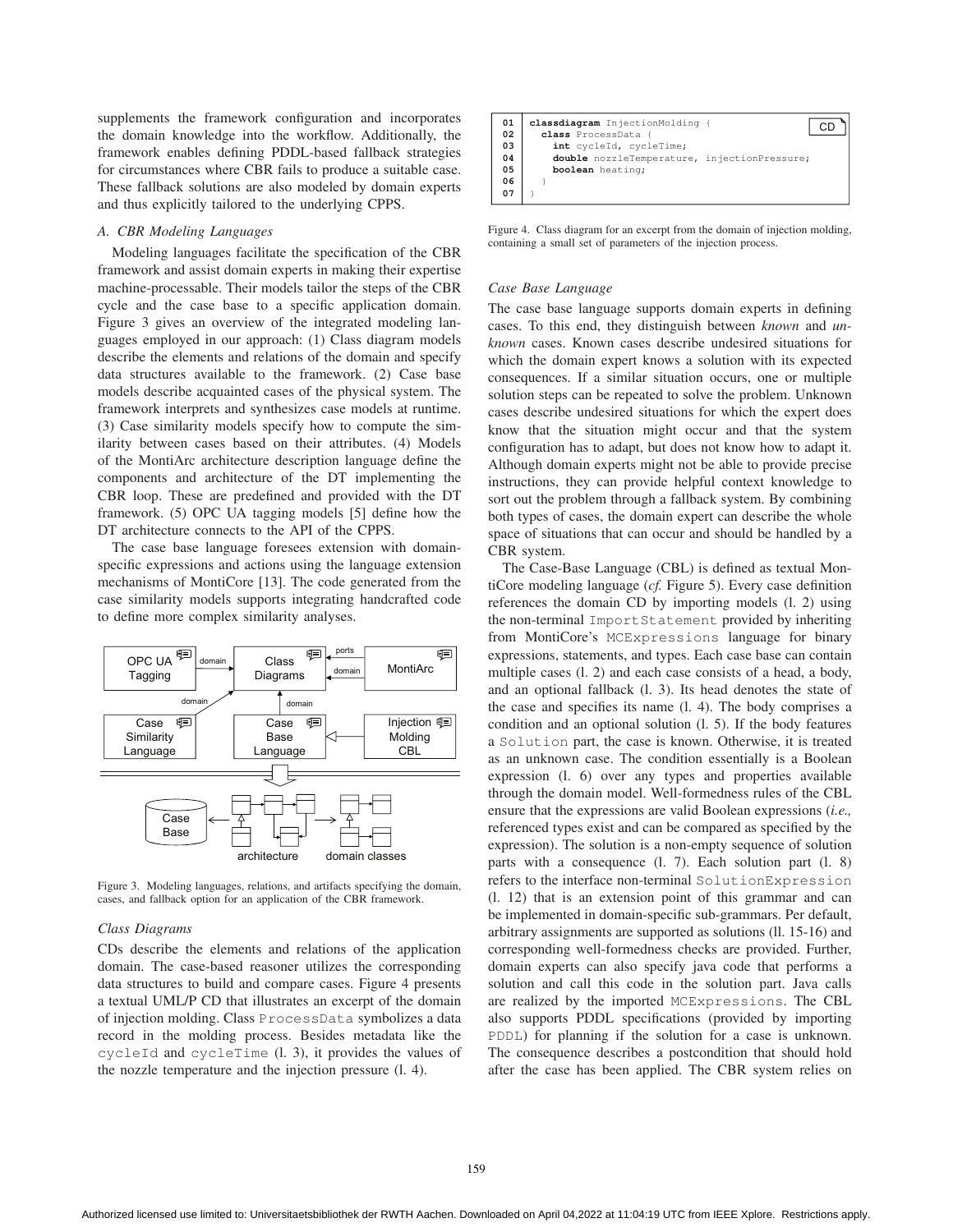the specified yields consequence to check whether a case was successfully applied. If the specified postcondition is not fulfilled, the DT applies this case less likely in the future. Similarly, the fallback (l. 10) is an extension point for fallback actions to be used if the case fails. Per default, notifying users (ll. 17-18) and falling back to PDDL planning (ll. 19- 20) are supported. Both solutions and fallbacks are meant for extension through domain-specific or application-specific sub-grammars in which, *e.g.,* temporal expressions, fallback automata, or other means can be integrated using MontiCore's language extension mechanisms [13].

| 01 | grammar CaseBaseLanguage extends MCExpressions, PDDL {<br>MC                 |
|----|------------------------------------------------------------------------------|
| 02 | = ImportStatement* Case+;<br>CaseBase                                        |
| 03 | $=$ Head "{" Body "}" Fallback?;<br>Case                                     |
| 04 | = "case" Name;<br>Head                                                       |
| 05 | Body<br>= Condition Solution?;                                               |
| 06 | Condition<br>= "if" Expression;                                              |
| 07 | = SolutionPart+ Consequence;<br>Solution                                     |
| 98 | SolutionPart = "do" SolutionExpression;                                      |
| 09 | Consequence = "yields" Expression;                                           |
| 10 | Fallback<br>= "fallback" FallbackExpression;                                 |
| 11 |                                                                              |
| 12 | interface productions<br>interface SolutionExpression;                       |
| 13 | for domain-specific<br>interface FallbackExpression;<br>extension of the CBL |
| 14 |                                                                              |
| 15 | AssignmentSolution implements SolutionExpression                             |
| 16 | = AssignmentExpression; $\leftarrow$                                         |
| 17 | from<br>NotifyFallback implements FallbackExpression<br><b>MCExpressions</b> |
| 18 | = "notify" message:String; $\lt$                                             |
| 19 | PDDLFallback implements FallbackExpression                                   |
| 20 | from PDDL<br>$=$ "goal" PDDLGoal; $\longleftarrow$                           |
| 21 |                                                                              |
|    |                                                                              |

Figure 5. Excerpt of the MontiCore grammar of the case base language.

Figure 6 illustrates a model of the CBL that refers to the injection molding domain model ProcessData (l. 1) and shows two cases that may occur in the injection molding machine. The first case represents a known case (ll. 3-7) that handles a problematic temperature of the injection nozzle characterized by being higher than 500 degrees Celsius (l. 4). The attributes in this expression reference the domain model of Figure 4. As a solution, the case contains an assignment expression that specifies setting the heating to level 1. The second case is unknown (ll. 9-12) and addresses dangerous pressure in the injection process (l. 10). When the condition holds, a retrieval of similar known cases is triggered. In case the search yields no cases, the DT uses the PDDL fallback expression to start finding a plan over the CPPS actions and properties that, when executed, will reduce the pressure. *Case Similarity Language*

The second essential part of a case-based reasoning system is its ability to assess similarity between a situation in the CPPS and a case. Similarity as a metric is expressed as a positive rational number with 0 being considered equal. The Case Similarity Language (CSL) supports describing weighted global and local similarity based on a the types of domain models and promotes integration of further, handcrafted, similarity analyses using the top mechanism [13] with its generated code artifacts. We developed a Domain-Specific Language (DSL) for specifying similarities between cases (Figure 7). Every case



Figure 6. Excerpt of a case base for injection molding regarding dangerous temperatures and pressures.

similarity definition is based on domain models and consists of global and local similarity metrics (ll. 2-5). After an import list establishing relation to the domain of discourse (l. 2), a name case similarity specification follows (ll. 3-5), which contains (l. 4) multiple local similarity metrics (l. 7) that relate to individual attributes of the domain models and a single global similarity metric (l. 8) describing how these individual similarities are weighted. Both kinds of metrics reference to interface non-terminals (ll. 10-11) that facilitate introducing new metrics into the CSL. The CSL features two kinds of metrics for local and global similarities (ll. 13-17) out of which the manual metric specifies that a handcrafted similarity analysis should be used. This demands implementing a specific Java interface of the CSL's runtime system, which is then invoked if the manual is used. Well-formedness rules ensure that the referenced domain types exist and are correctly used.

| 01<br>02 | grammar CaseSimilarityLanguage extends MCExpression {<br><b>MC</b><br>$CSD = ImportStatement*$ |  |  |  |  |  |
|----------|------------------------------------------------------------------------------------------------|--|--|--|--|--|
|          |                                                                                                |  |  |  |  |  |
| 03       | "case" "similarity" Name "{"                                                                   |  |  |  |  |  |
| 04       | LocalMetric* GlobalMetric                                                                      |  |  |  |  |  |
| 05       | extension points for<br>"ነ":                                                                   |  |  |  |  |  |
|          | additional metrics                                                                             |  |  |  |  |  |
| 06       |                                                                                                |  |  |  |  |  |
| 07       | $"$ :":<br>$LocalMetric = "local"$ Name $Local$                                                |  |  |  |  |  |
| 98       | GlobalMetric = "global"<br>$Global$ ":":                                                       |  |  |  |  |  |
| 09       |                                                                                                |  |  |  |  |  |
|          |                                                                                                |  |  |  |  |  |
| 10       | interface Local;                                                                               |  |  |  |  |  |
| 11       | specifies use of a<br>interface Global:                                                        |  |  |  |  |  |
| 12       | handcrafted metric                                                                             |  |  |  |  |  |
| 13       | implements Local, Global = "manual";<br>Manual                                                 |  |  |  |  |  |
|          |                                                                                                |  |  |  |  |  |
| 14       | Absolute $\text{implements Local} = "absolute";$                                               |  |  |  |  |  |
| 15       | Weighted implements Global = "weighted" "{" Weights "}";                                       |  |  |  |  |  |
| 16       | = $(AttributeWeight    ",")+;$<br>Weights                                                      |  |  |  |  |  |
|          |                                                                                                |  |  |  |  |  |
| 17       | = Name "=" weight:Double;<br>AttributeWeight                                                   |  |  |  |  |  |
| 18       |                                                                                                |  |  |  |  |  |
|          |                                                                                                |  |  |  |  |  |

Figure 7. Excerpt of the MontiCore grammar of the CSL.

Figure 8 displays a model of the CSL. It refers to the injection molding domain model ProcessData (l. 1) and specifies two local similarities for this domain (ll. 4-5). The model specifies the absolute distance local similarity metric for the nozzleTemperature and a handcrafted metric for the pressure attribute. Global similarity then is defined through the weighted combination of nozzleTemperature and pressure (ll. 7-10).

Similar to the CBL, the CSL also does not aim to be a catchall language but supports leveraging MontiCores language ex-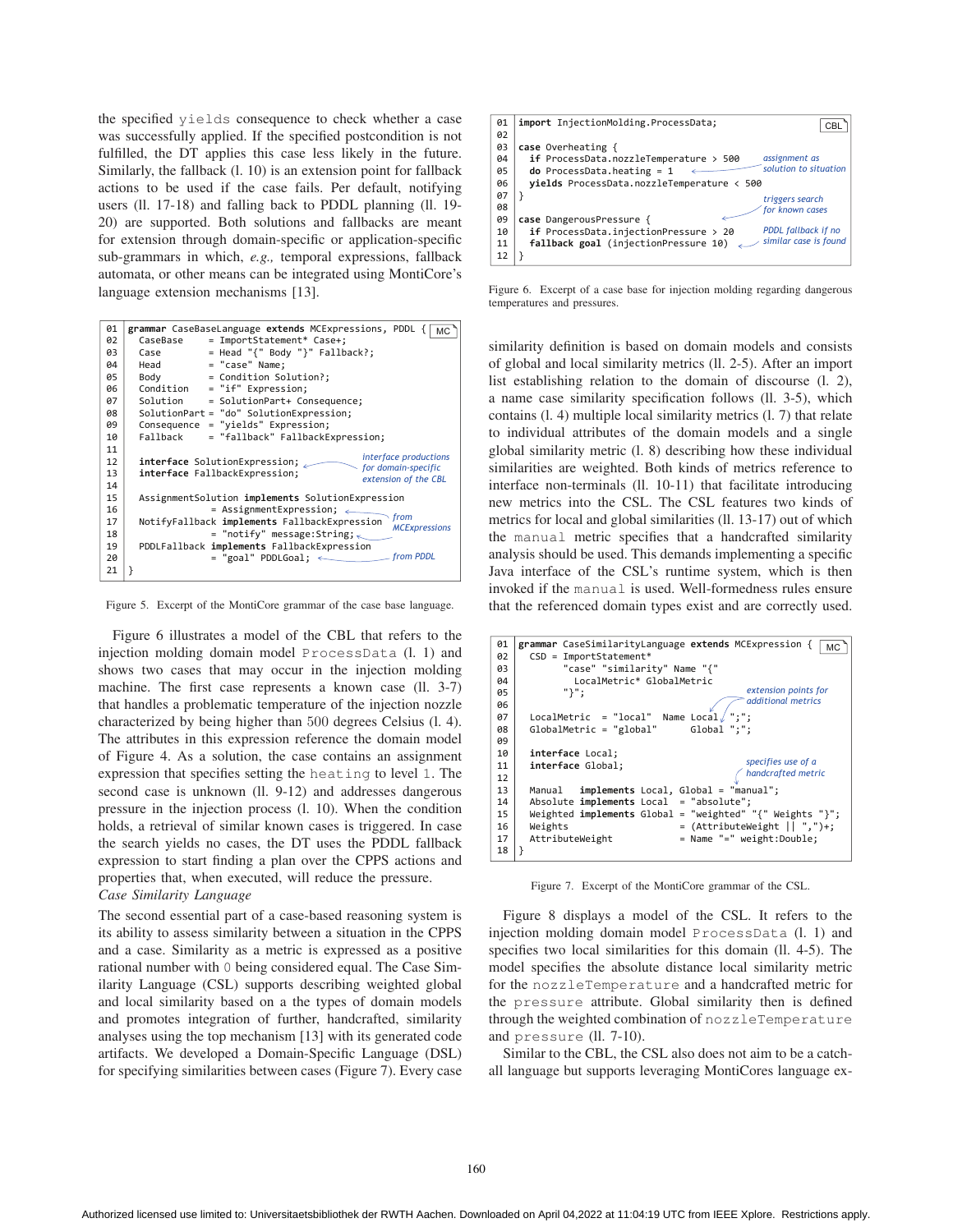

Figure 8. Exemplary case similarity model.

tension mechanisms to define highly specific similarity metrics (*e.g.,* featuring uncertainty, SI units, or domain terminology).

# *PDDL Fallback Modeling*

The selection of cases to resolve a situation bases on their similarity. Depending on the size and scope of the case base, no case might be available. As this is not unusual, the DT has to be able to handle such situations. Therefore, we provide a fallback possibility to full AI planning.

Due to the dependence on the domain, we do not prescribe a specific modeling language for fallback activities but provide extension points in both CBL and DT. The default implementation of these extension points are notification of human operators and invoking a PDDL planning. Depending on the case defined by the domain expert, parameters for a Fallback component or PDDL goals can be defined. For the former, a DT component taking care of the fallback activities has to be provided, for the latter, the corresponding goal must be defined in the DT's PDDL knowledge base.

#### *B. Integrating Domain-Specific Models into CBR*

In our approach, the CSL models are interpreted at DT runtime, whereas the CSL models are used for code generation at design-time to enable the integration of handcrafted, more complex, similarity analyses (*cf.* Figure 9). This section explains their overall integration.

#### *At Design-Time*

The similarity measures do not change once the DT is running. Hence, at design-time, CSL models are translated into Java artifacts that are invoked when their computations are necessary. As the models feature planned extension with handcrafted Java computations (indicated by the manual keyword), we exploit the code generation to support injection of these handcrafted similarity analysis artifacts using the TOP mechanism [13], a variant of the generation gap pattern, and generate factories to inject implementations of known similarity analysis interfaces into the similarity computations. Leveraging Java for more complex analysis liberates domain experts specifying similarities from the complexities of an overly generic (possibly Turing-complete) modeling language and supports engineers in using established tools, frameworks, and libraries to develop the analyses. Where more complex analyses are required within in the CBL, MontiCore's language extension enables creating sub-languages whose grammars implement and extend the CBL's extension points.

Each model for local similarity is translated to a class with a name of the form <Name>LocalSimilarity. <Name> is replaced with the name of the domain model attribute. The class provides a single public method to calculate the local similarity. As a parameter, the respective attribute and the condition expression of the case to compare to are given. The domain model determines the type of the attribute. Therefore, type-safe artifacts can be produced, and their stable interfaces hide whether these are generated or handcrafted from the framework.

The model of global similarity results in a class with a name of the form <Name>Similarity, where <Name> is the name of the overall similarity model (Figure 8, l. 1). The class provides a single public method to calculate the global similarity. All domain attributes and all condition expressions are passed as parameters. Based on the defined similarity type, an implementation is generated. This holds for the global weighted similarity. The CBR modeling framework collects the artifacts for the local similarities based on the models. Based on the weights, their calculated similarity is summarized.

Ultimately, this enables domain experts to develop their own DTs and enrich these with domain knowledge without requiring any programming skills.

#### *At Runtime*

The case base comprises cases, which are interpreted at runtime. To this end, they are parsed, and their abstract syntax representation is stored in memory. During runtime, the DT monitors the CPPS and checks for undesired situations using the case models. If such a case is found, DT action is required, and it tries to retrieve the most similar case.

During the *retrieve* phase of the CBR cycle, the DT receives the undesired (current) situation and the list of known cases as input. To determine similar cases, the similarity is calculated for every case. The metric value is determined based on the conditions and the situation. This step relies on the similarity computation artifacts generated based on the CSL models and the related handcrafted artifacts. Next, the results are filtered by a predefined constant threshold. Similarities between cases range between 0 and 1 in our implementation, and we consider a value smaller than 0.2 as similar enough to try to apply the solution of a case.

In the reuse phase, the DT then determines the actual solution to execute. For this, the previously selected set of similar cases is taken. By default, the DT tries to employ the most similar case. How new cases should be constructed and under which assumptions their solutions can be synthesized again is highly domain-specific and depends on the context our framework is employed in and the connected CPPS. For instance, synthesizing multiple new cases to experiment with finding CPPS behavior optima might be a valid approach in an initial deployment setting but not during normal operations. Hence, our framework supports extension with more sophis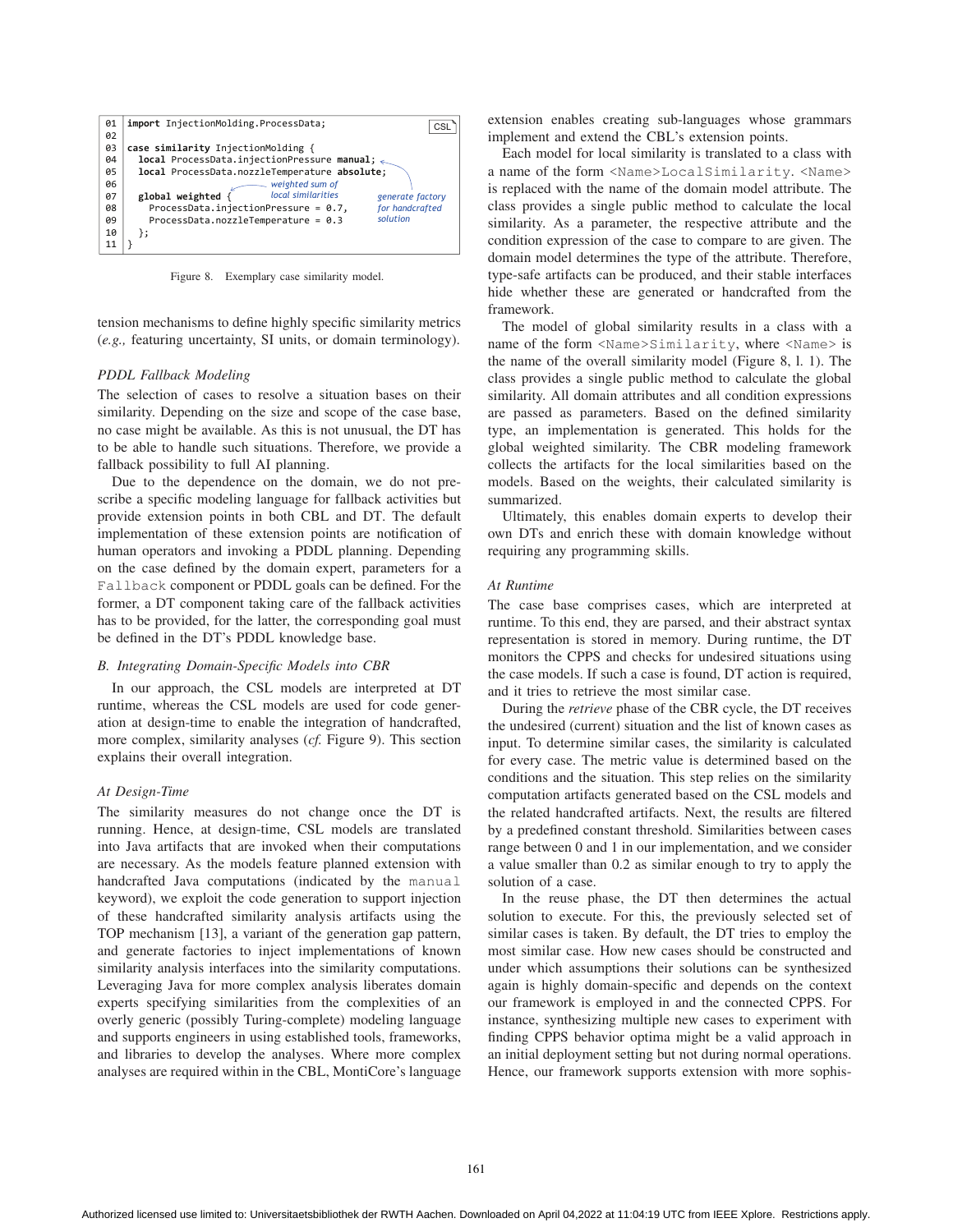ticated reuse mechanisms, such as constructing new cases by deviating case conditions and solutions systematically or interpolating between multiple similar cases.

After executing a solution, the DT uses the retain phase to learn from the result, which requires the situation before and after applying the solution. Based on the situation after executing the solution, the expected outcome is compared to the resulting of applying the solution. If the resulting outcome matches the expectation, the existing case is either reinforced as being useful or the new case is added to the case base. For the latter, the situation's properties are therefore converted into equality equations. Next, the similarity of the new case to those in the case base is assessed. If the smallest similarity is above a domain-specific learning threshold, the DT considers the case as new and adds it to the case base models. Independent of whether a new case was learned, the situation triggering the CBR, the selected cases, solutions, and outcomes are logged for the operators to support explaining system behavior.

# V. MODEL-BASED FRAMEWORK FOR CASE-BASED REASONING

By providing DSLs and adequate code generators, we enable domain experts to adapt the DT framework we built to individual CPPS and specific requirements. Figure 9 presents the realized framework for generating DTs. It contains the general DT services for storing data, sending OPC UA commands and evaluating data to identify the current system state. Furthermore, it offers the general functionality to perform CBR. The components for assessing the current CPPS state and storing data are predefined in the framework and tailored to the application scenario by generating, *e.g.,* the actual data base structure and OPC UA commands according to the domain and OPC UA models. Since all parts of the DT can be generated, explicitly no software developers are required to create a DT. The generator creates a DT that is self-adaptive based on the domain knowledge that is provided as cases. If the DT detects an unintended behavior, it adapts the configuration of the physical twin accordingly. If this does not improve the CPPS's behavior and results in the state described in the case's consequence part, the DT learns that the case is not successful and tries to apply an alternative.

The DT is tailored to a specific CPPS through models, describing this CPPS. A domain expert specifies the CPPS in a domain model and adds information for data retrieval via an OPC UA tag model. These models serve as input for the generator that creates Java code for OPC UA access, data objects, and storage. To enrich the generated DT with domain knowledge for self-adaptation, the domain expert also creates case models that characterize critical situations at runtime and how the DT should handle these situations. Besides, the domain expert specifies similarities to determine whether the CPPS situation at hand resembles one of these cases. The case and similarity models are interpreted while the DT is running. Thus after generation, the domain expert can add further cases to the case base if necessary. The DT calculates the similarity of the situation in the CPPS and a case in the case base



Figure 9. Framework for generating a DT based on domain knowledge provided in models.

by mapping the actual machine values with parameters in the case. Since the case and the data access are consistent with the domain model (*cf.* Figure 4), the DT can map sensor values with parameters in the case. *e.g.,* the current value of the nozzleTemperature (l.4) is sensed by a sensor in the machine and mapped to the parameter in the case (*cf.* Figure 6 (l.4)) when the DT calculates the similarity.



Figure 10. Internal composition of the Case-Based Reasoner. It connects to the Case Base and comprises components for the steps of the CBR cycle as well as a fallback.

Internally, the Case-Based Reasoner comprises six sub-components that are responsible for the individual CBR activities (*cf.* Figure 10). A control component manages the process and interacts with the respective CBR components. The Case Retriever obtains those cases from the Case Base that are similar to the current problem situation. The Case Reviser tailors the contained solutions to the problem at hand. Additionally, it reacts to feedback received from the Executor and further adapts the solution if necessary. When the Case Base does not contain known cases, the Case Reviser employs the Fallback which is usually notifying the machine operator or stopping the machine. Finally, the Case Retainer stores the experience, including the encountered the problem, applied solution, and its success,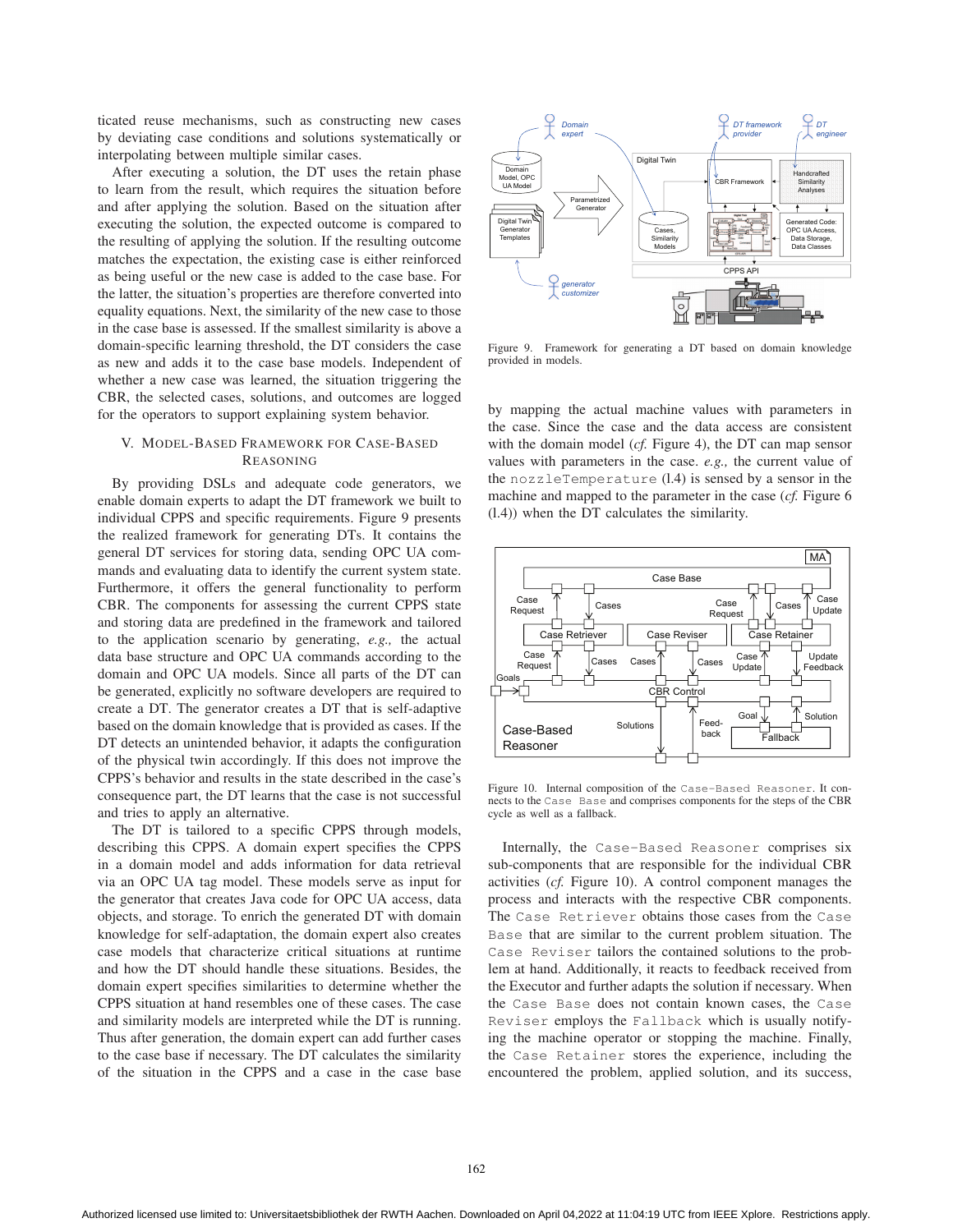in the Case Base.

We implement the CBR framework (*i.e.,* the Case-Based Reasoner and its sub-components) as an extension for the base DT architecture (*cf.* Figure 2). For that purpose, we provide a general implementation for the CBR components and define the domain-specific details via CBR models. Models of the Case Base Language describe known cases in the domain at hand and, thus, determine the Case Base contents and guide a system's management. The Evaluator monitors the system by checking the occurrence of unknown cases. The Case-Based Reasoner utilizes the known cases and the Fallback to find a solution for the detected situations. To that end, it relies on the Case Similarity Language models to determine the similarity between a case and the given situation to find an applicable case or adequately store new experiences. Fallback models provide an alternative method of solutionfinding when CBR does not yield a suitable solution. The generated DT relies on this framework when performing selfadaption through CBR but is enriched with domain-specific models that experts can provide.

## VI. APPLICATION EXAMPLE

We created a DT with CBR for an injection molding machine as a demonstrator. The CBR framework and the DT architecture were specified by us while domain experts from injection molding created models of the CBL and CSL. We tested the generated DT on real data from a filling experiment series in injection molding. After mounting a new mold part for series production, the exact parameter settings are unknown, and the operator usually runs a so-called filling study to slowly approach an ideal configuration. Step by step, the amount of injected plastic is increased until the mold is filled. Then, fine-tuning finds a configuration that also ensures a smooth surface of the part and reduces leakage. We aim to speed up the process of finding the correct parameters while focusing on one specific machine and one mold.

Our DT is tailored to a ALLROUNDER 520 A 1500 by ARBURG. The adaption efforts can roughly be structured as follows: 1) provide data binding to the machine, 2) identify domain model, 3) devise a case base, and 4) establish a notion of similarity. For data access, the manufacturer provides an OPA UA interface through which the DT can access runtime data.

In cooperation with domain experts from injection molding, we identified representative parameters (*cf.* Figure 11) for capturing the machine's state. PhaseData comprises all parameters of an injection process. DosingTime determines for how long plastic is loaded into the plasticizing unit. The attributes cylinderHeating, injectionFlow, and switchOverVolume (ll. 7-9) describe the injection parameters. cylinderHeating sets the temperature inside the plasticizing unit, injectionFlow and switchOverVolume influence how fast and long plastic is injected. The meltCushion (l. 12) is the surplus of material left in the plasticizing unit after the injection.



Figure 11. Injection molding domain model. PhaseData comprises parameters of the production of a single part. Only the most critical parameters are depicted.

| 01 | import InjectionMolding.PhaseData;<br>CBI  |  |  |  |
|----|--------------------------------------------|--|--|--|
| 02 |                                            |  |  |  |
| 03 | case tooMuchMaterial {                     |  |  |  |
| 04 | if PhaseData.meltCushion > 20              |  |  |  |
| 05 | fallback notify("Material remainder high") |  |  |  |
| 06 | ł                                          |  |  |  |
| 07 |                                            |  |  |  |
| 08 | case increaseBackPressure {                |  |  |  |
| 09 | if PhaseData.switchOverVolume == 70 &&     |  |  |  |
| 10 | PhaseData.meltCushion == $20.88$           |  |  |  |
| 11 | PhaseData.backPressure == 10               |  |  |  |
| 12 | $do PhaseData.backPressure = 15$           |  |  |  |
| 13 | yields PhaseData.meltCushion == 12 &&      |  |  |  |
| 14 | // further effects                         |  |  |  |
| 15 | ł                                          |  |  |  |
| 16 |                                            |  |  |  |
| 17 | case injectMore {                          |  |  |  |
| 18 | if PhaseData.switchOverVolume < 70 &&      |  |  |  |
| 19 | PhaseData.meltCushion < 10                 |  |  |  |
| 20 | do PhaseData.swing. (c) One. 70            |  |  |  |
| 21 | <b>yields</b> // further effects           |  |  |  |
| 22 | }                                          |  |  |  |

Figure 12. Example cases from the case study in injection molding. The first case defines the problematic parameter space. The others are solutions to handle more specific situations. Repeating imports are omitted.

Figure 12 exemplarily shows cases identified for the case study. The first case is unknown (ll. 3-6). It describes the problematic parameter state of having too much residual material. The other two cases (ll. 8-21) feature possible solutions. The first handles a situation where too little material is injected. The specified backPressure is too low, leading to missing material in the mold. The second covers the situation where more material can be injected.

For similarity, we employ a weighted similarity calculation, as specified in Figure 13. The local similarities define the critical parameters with influence on the metric (ll. 4-8). The values of backPressure and dosingTime are more sensitive to changes. Therefore, we use a squared local similarity for them. It is offered by the CSL where the difference is squared. The global similarity characterizes the weights (ll. 10- 16). The similarity of switchOverVolume has the most influence with a weight of 0.4. A minor influence has the similarity of cylinderHeating with a weight of 0.05.

Using models and the customized DT components, one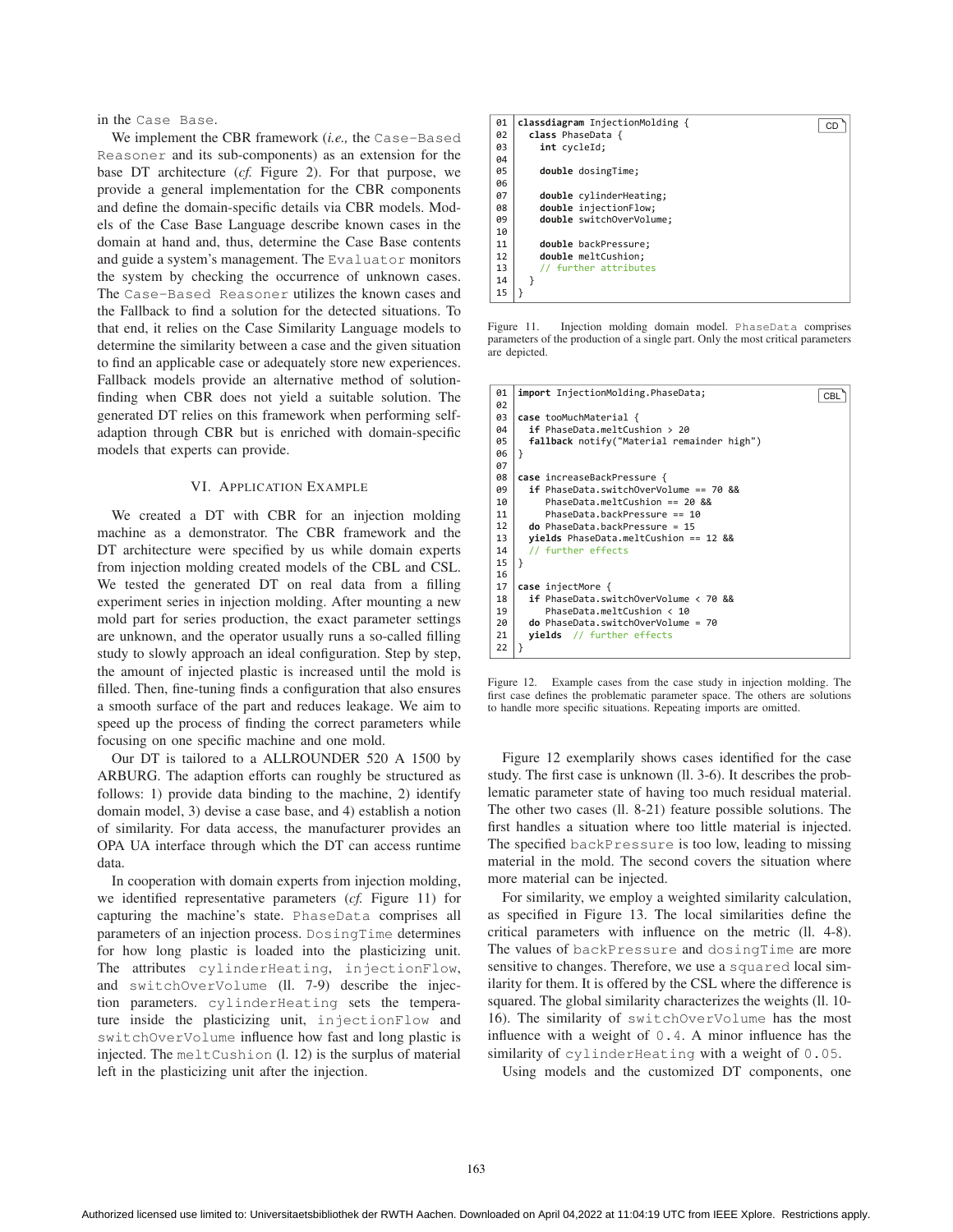| 01 | import InjectionMolding.PhaseData;<br>CSL     |
|----|-----------------------------------------------|
| 02 |                                               |
| 03 | case similarity InjectionMolding {            |
| 04 | local PhaseData.meltCushion<br>absolute;      |
| 05 | local PhaseData.switchOverVolume<br>absolute; |
| 06 | local PhaseData.backPressure<br>squared;      |
| 07 | local PhaseData.dosingTime<br>squared;        |
| 08 | local PhaseData.cylinderHeating<br>absolute;  |
| 09 |                                               |
| 10 | global weighted [                             |
| 11 | PhaseData.meltCushion<br>$= 0.2,$             |
| 12 | PhaseData.switchOverVolume<br>$= 0.4,$        |
| 13 | PhaseData.backPressure<br>$= 0.2$ ,           |
| 14 | PhaseData.dosingTime<br>$= 0.15,$             |
| 15 | PhaseData.cylinderHeating<br>$= 0.05$         |
| 16 | 1;                                            |
| 17 |                                               |

Figure 13. Model for similarity calculation in injection molding.

receives a fully functional DT generated based on domain models, case models, and similarity models to provide a CBR for an injection molding machine.

For evaluating the generated DT, we captured the cycletimes for CBR cycle execution in the DT while it was running on a local computer with Intel(R) Core(TM) i7-7600U CPU. The DT operated on real historical data of the injection molding machine but, due to safety issues, could not change settings on the machine.

Initially, the DT started with a case base of 20 cases that we identified in cooperation with the injection molding experts. The measured results are displayed in Table I. The DT's

Table I CYCLE TIMES OF THE DT'S CBR CYCLE.

|                      | <b>Minimum</b> | <b>Maximum</b> | Average   |
|----------------------|----------------|----------------|-----------|
|                      | ms             | m.s            | ms        |
| <b>First Cycle</b>   | 16,9181        | 110, 2881      | 42, 2136  |
| No Case              | 2,6234         | 50,6226        | 16, 16197 |
| <b>Case Detected</b> | 1,7137         | 75,6592        | 13,01902  |

CBR cycle was triggered every time that the machinecycle counter in the machine changed. This parameter simply counts the number of performed production cycles on the ARBURG. During the first cycle, the DT loads the initial cases from the file system. Consequently, this cycle's duration had a longer execution time ( 42, 2136*ms* in average) than other cycles. The DT monitors the injection molding machine and compares the current state to identified cases. When no case matched the current machine's state, this comparison took 16, 16197*ms* on average. If a case was present, the DT detected it within 13, 01902*ms* on average and tried to adapt its behavior based on the solution stated in the case model. If the machine data confirmed the case's success, the DT marked the applied case as successful or unsuccessful, respectively. We expect an increase in cycle time due to communication latency if the DT connects to the CPPS and autonomously changes process parameters. Given that injection molding is a cyclebased process where the process settings can only be updated for the next cycle, and that production cycles take between 50 seconds and 2 minutes, the computing times of the DT are sufficient to adapt the process settings in time.

# VII. DISCUSSION

We applied the presented framework and modeling languages to create a DT of an injection molding machine. The realized DT establishes a connection to the injection molding machine and reads its sensor values. Based on these, the DT autonomously detects unintended system behavior and produces solutions based on similar cases provided by the case base.

While cases consisting of conditions and effects are very intuitive, the modeling languages of our framework rely on some experience with data types and structures (int, float, Boolean, objects), an understanding of model relations (imports), and might even relate to PDDL knowledge bases. The first challenge can be mitigated by providing even more domain-specific extensions of the CBL that rely only on data types and data structures well known by the domain experts and by intelligently translating these to the data structures communicated via OPC UA to the CPPS. The notion of model imports could be omitted by fixing a CBR DT to a single domain model class diagram and adjusting the CBL again. Similarly, PDDL fallbacks can be prohibited in domainspecific sublanguages of the CBL. Hence, the languages employed within our framework can be tailored precisely to the complexity suitable for the domain experts operating the systems. These, of course, limit the usefulness of the overall framework. Nonetheless, due to MontiCore's language extension mechanisms, making the language as comprehensibly as necessary is possible (R1). In general, CBL and CSL were regarded as easy to understand and use. However, injection molding experts had difficulty in explicitly expressing similarities between cases because they often also work by gut feeling and could not pinpoint the exact point that triggers their adaptation of the machine configuration.

The generated DT works autonomously (R2) and evaluates the current CPPS state every time that a new production cycle starts. If the CPPS state matches the condition of a case, the DT adapts the CPPS configuration based on the solution specified in the case. If this adaptation does not lead to the expected behavior of the CPPS the DT learns to prioritize this case lower in the future.

The presented DT can connect to any CPPS that provides a communication interface; thus, it receives the data for evaluating if any unintended situations occurred. Active writing of parameters to the machine while it is running remains critical and, due to liability issues, might be prohibited in other domains. Nonetheless, the DT provides solutions for detected cases and attempts to implement these autonomously. If the connected CPPS prohibits manipulation of settings without human interaction, the DT can at least provide a recommendation for adapting the machine configuration. Moreover, the presented framework is reusable for other CPPS (requirement R3) as essential parts of the DT are modeled independent of the underlying CPPS. Transferring the DT to another CPPS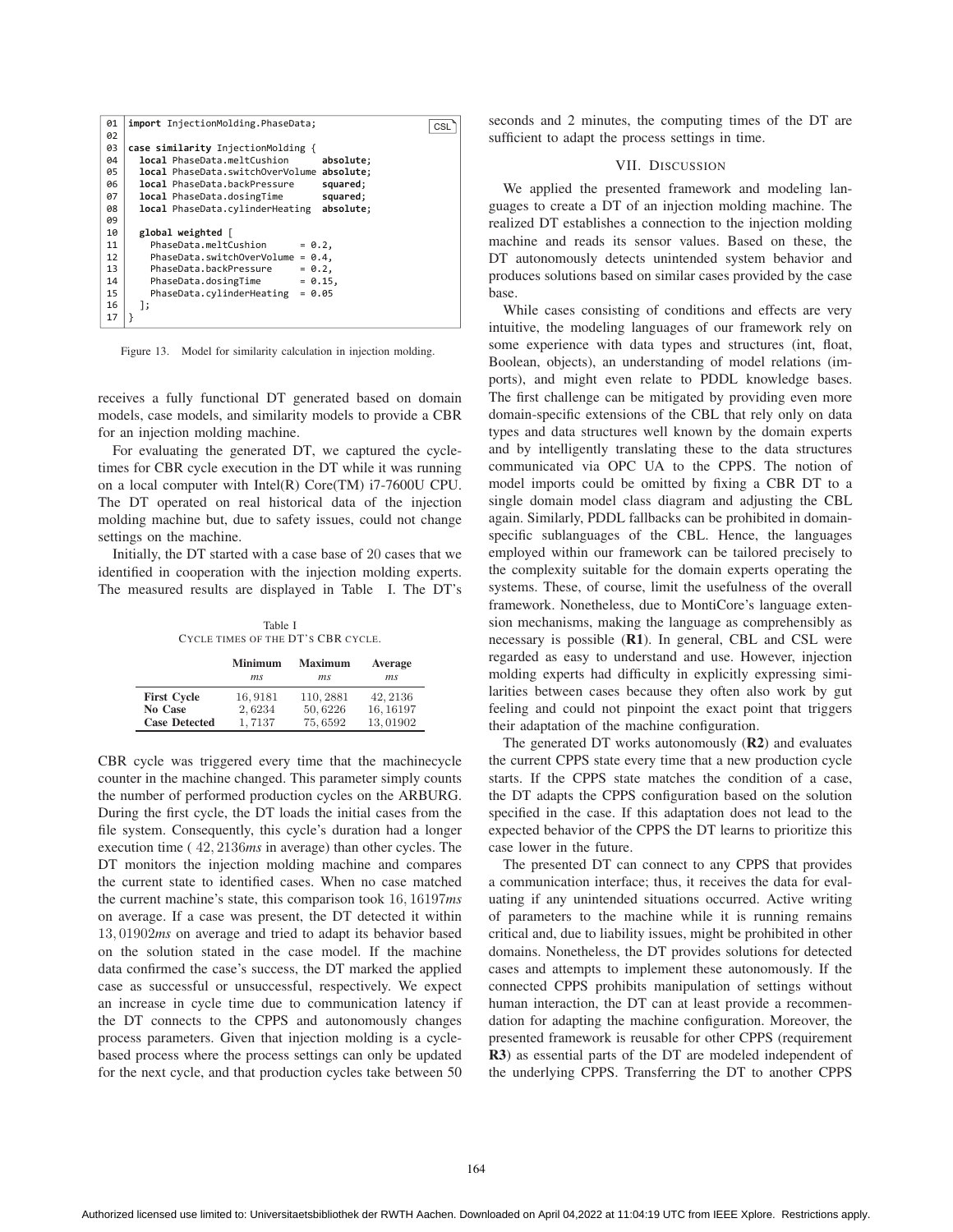requires implementation of adapters to communicate with the machine, manipulating the domain model, and specifying an application-specific case base and similarity measurements. The model-driven development of the DT based on a generator that derives the concrete implementation from domain models further speeds up the development process. Overall, the various configuration means support tailoring our approach to a variety of self-adaptive manufacturing scenarios (R3).

When the DT that we realized encounters new cases, it first searches through the case base to find the most similar case and tries to adapt its solution to the case at hand. If this adaptation is successful, it creates a new case and adds it to the case base. Thus, when running over a more extended period of time the DT learns more cases and becomes more effective. Thus, the realized DT improves over time by persisting experiences that domain experts can review as explanations of self-adaptive behavior (R4). Interesting challenges arise due to the indeterministic nature of CPPS, the actions taken in the past may not be relevant for similar cases in the future. Nonetheless, since the DT is able to adapt cases in terms of their success, it at least does not try to apply solutions that verifiably do not lead to desired situations.

## VIII. RELATED WORK

An approach similar to ours utilizes an IIoT Gateway with an OPC UA interface as a mediator between a DT and the physical system [21]. We suggest exchangeable adapter components for both, data retrieval and control, supporting a range of different communication technologies and protocols. A different idea investigates model-based DTs that support and guide product development in all phases of the life cycle [22]. During design and engineering, DTs comprise collections of digital artifacts (data and models) to provide simulations of the expected system behavior.

A similar concept utilizes DTs to merge different kinds of system data to model its behavior [23]. Thus, the DT shows the effect of design changes on the physical system and supports virtual verification of its behavior. Further research demonstrates the extent of technologies and application domains for DTs in manufacturing. In a framework for smart workshops, DTs control CPPS, providing local optimizations and communicating to achieve a global optimization [24]. Another approach employs edge, fog, and cloud computing to implement DTs [25]. The DTs control physical entities via virtual models and are connected on a network level or through the cloud to perform optimizations of increasing degree. However, these proposed DTs are tailored to the given tasks or application domain while we present a customizable approach that is applicable to a wide variety of purposes.

Autonomic system must be able to handle unexpected and novel situations. Thus, CBR is well suited for application in autonomic systems and especially in DTs. This includes employing CBR for self-configuration in autonomic systems [26] or utilizing CBR to detect and repair system failures at runtime (self-healing) [27]. These approaches face the coldstart problem, though. As a solution is derived from existing cases, considerable effort and knowledge about the domain is required to set up an extensive case base. A solution to the cold-start problem is a combination of CBR and goal reasoning [28], [29]. A case-based reasoner tries to solve problems based on the experiences in the case base. If the cases do not yield a solution, the system applies goal reasoning as a fallback to create new cases and adds these to the case base. An alternative is building the case base in an offline learning phase [30]. The approach utilizes reinforcement learning for creating new cases. In the online learning phase, the system finds appropriate cases via CBR and applies reinforcement learning to adapt the solution to the situation at hand.

Multiple contributions deal with CBR in the domain of injection molding. A prototype recommendation system for parameter determination provides an interface for manual parameter input and suggests corrections using CBR [31]. Another interactive user system for the shop floor determines parameters first by CBR and improves these through a rulebased system [32].

Further research reviews different methods for parameter determination injection molding [33]. The authors identify CBR as one of three main approaches. They report no commercial or systematic solution since feedback on quality remains challenging. Instead of requiring manual reading and writing of parameters, a more integrated approach incorporates the injection machine into the system [34]. However, it employs a very rudimental read/write approach without the goal of creating a digital machine representative. A concept of DTs in injection molding identifies all different phases of the process and their linking [35]. However, it provides no defined method for the individual steps. Our system focuses on the manufacturing procedure on the machine itself and employs CBR for this.

# IX. CONCLUSION

To leverage CBR over domain expertise into self-adaptive manufacturing, we devised a modeling framework comprising multiple interrelated modeling languages and integrate it into our architecture for DTs [5], [6], [7]. We have presented a collection of modeling languages to support domain experts in encoding their knowledge into DTs that perform selfadaptation at runtime. This enables the DTs to react to unforeseen situations quickly and learn from past situations. Models of these languages describe domain-specific cases and their similarity and are processed by a modular DT architecture that manages the CBR cycle of retrieving cases similar to the current situation, reusing these to handle the situation, revising these if necessary, and retaining these if the revisions were successful. The realized framework is not tailored to one specific CPPS but can be customized to any other CPPS. The model-driven development simplifies developing DTs and can lead to more efficient manufacturing, less misproduced goods, and, ultimately, reduced production cost.